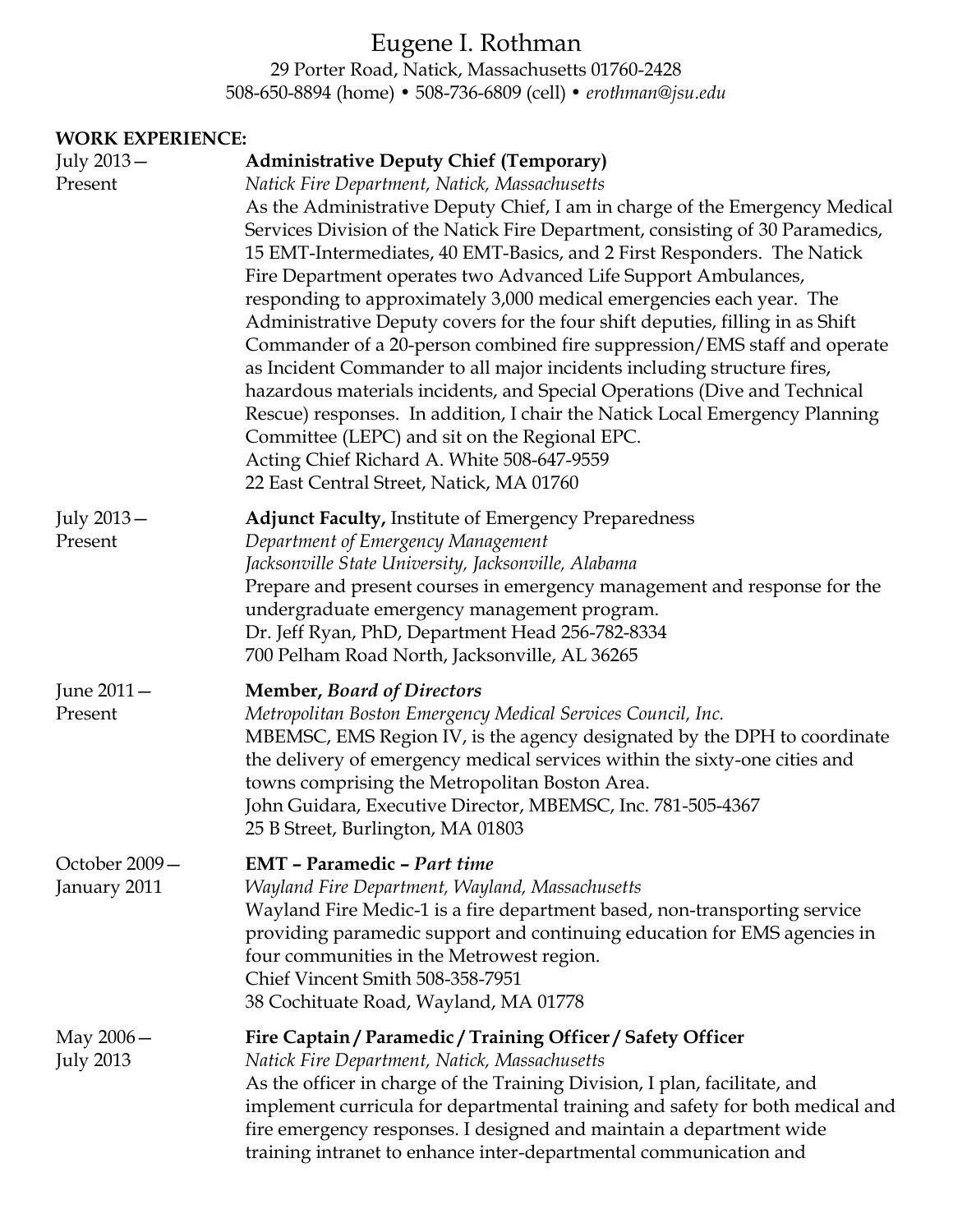|                               | dissemination of training and administrative content. In the event of a larger-<br>scale incident, such as a 2-Alarm fire, HAZMAT, or technical rescue, I am<br>called in as Safety Officer. I serve on a number of committees, including the<br>School Threat Assessment Response System, and continue to teach community<br>programs.<br>Chief James A. Sheridan 508-647-9559<br>22 East Central Street, Natick, MA 01760                                                                                                                                                                                                                                                                               |
|-------------------------------|-----------------------------------------------------------------------------------------------------------------------------------------------------------------------------------------------------------------------------------------------------------------------------------------------------------------------------------------------------------------------------------------------------------------------------------------------------------------------------------------------------------------------------------------------------------------------------------------------------------------------------------------------------------------------------------------------------------|
| March 2003-<br>May 2006       | Fire Lieutenant / Paramedic<br>Natick Fire Department, Natick, Massachusetts<br>As a fire officer for an engine company, I supervised a crew of two fire fighters<br>and responded to all types of fire and medical emergencies. I was regularly<br>assigned to the ambulance where I was able to maintain my clinical skills as a<br>paramedic and served on the standard operating procedures committee.<br>Chief James Brien 508-647-9559<br>22 East Central Street, Natick, MA 01760                                                                                                                                                                                                                  |
| August 2002-<br>February 2007 | <b>EMT</b> - Paramedic, Per-diem<br>American Medical Response, Northeast, Natick, Massachusetts<br>Respond to and provide advanced medical care at all types of emergency<br>situations. Provide advanced medical patient transfer services.<br>Ron Quaranto 800-538-9808<br>4 Tech Circle, Natick, MA                                                                                                                                                                                                                                                                                                                                                                                                    |
| April 1999-<br>March 2003     | Fire Fighter / Paramedic<br>Natick Fire Department, Natick, Massachusetts<br>Cross-trained as a fire fighter and paramedic, I was assigned to the ambulance,<br>fire engine or ladder truck and responded to all fire and medical emergencies.<br>I taught departmental in-service medical review courses, participated in<br>community education and served on a committee to revise and update<br>standard operating procedures.<br>Chief Richard Fredette 508-647-9559<br>22 East Central Street, Natick, MA 01760                                                                                                                                                                                     |
| 1999 – Present                | <b>Team Leader/Senior Paramedic GS-0640-07</b><br>Boston Disaster Medical Assistance Team, National Disaster Medical System<br>Continuing my involvement with the Boston DMAT, I have has responded to<br>hurricanes in Florida and the Gulf Coast, and floods in North Dakota. With<br>my team, I have been 'first patient treatment in the field' in such places as St.<br>Thomas Island, USVI for Hurricane Marilyn in 1995 and the Gheskio Field<br>Hospital in Port-au-Prince, Republic of Haiti, for the 2010 earthquake.<br>Keith P. Lindsay, FF/EMT-P, Team Commander 978-658-2293<br>MA-1 DMAT, National Disaster Medical System<br>HHS/ASPR/OEPO<br>21 A Industrial Way<br>Wilmington, MA 01887 |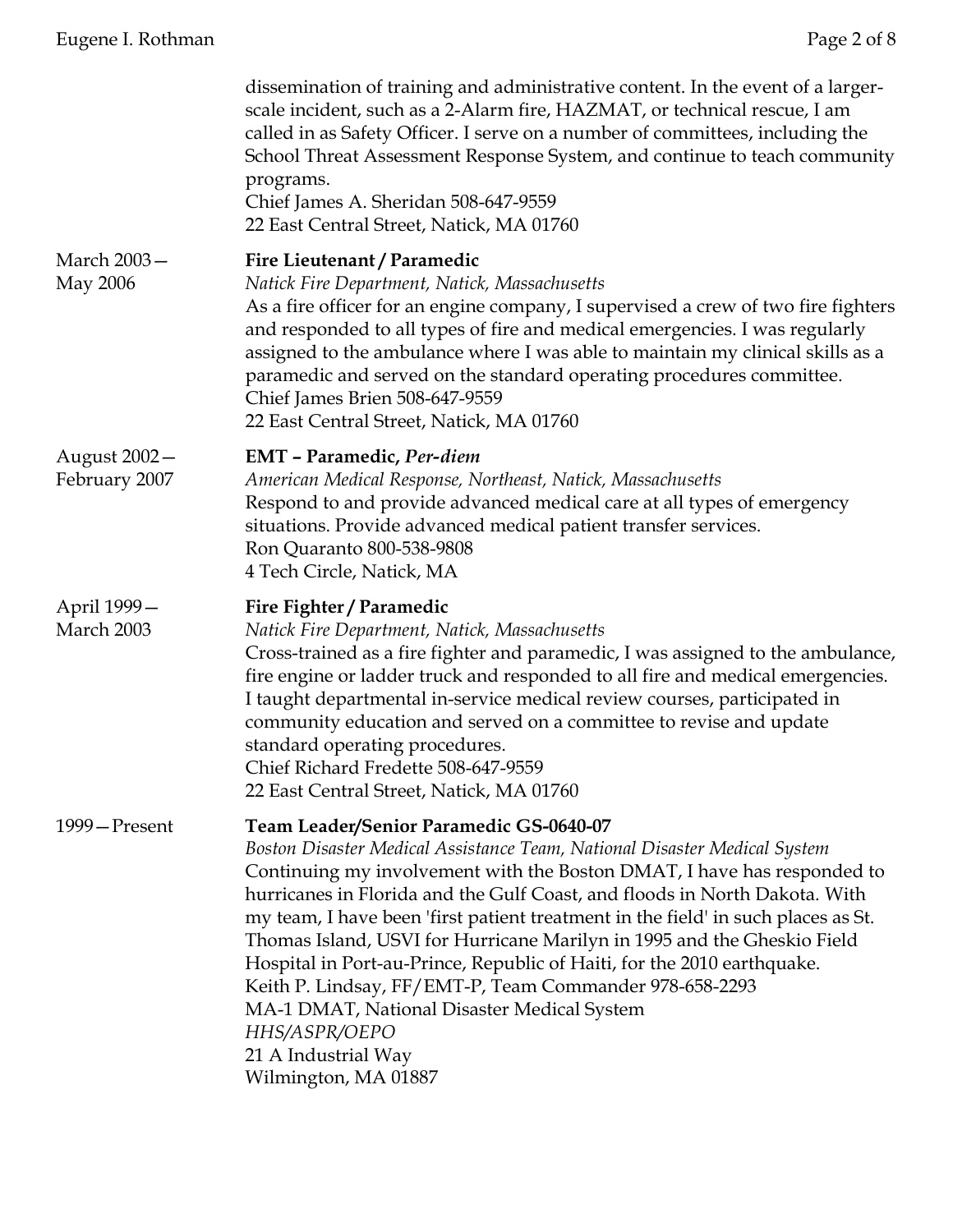| June 1994 - 1999  | <b>Administrative Officer GS-0341-12</b><br>Boston Disaster Medical Assistance Team, National Disaster Medical System<br>Member of the Executive Committee. Designed and maintained team<br>database, web site, newsletter and roster. Gathered and prepared statistical<br>data and submitted situation and after-action reports for many team events,<br>deployments and activities. Attended interagency meetings and monthly<br>NDMS tele-conference calls and presented at annual NDMS conferences.<br>Participated in the planning and execution of NDMS exercises including<br>Hanscom AFB Air Shows and USAF Operation Patriot-Medstar, Westover<br>AFB, 1995. Orchestrated team activation and deployment for Hurricane<br>Marilyn St. Thomas, USVI, 1995; Summer Olympics, Atlanta, Georgia, 1996;<br>New York State Ice Storms, 1998; Hurricane Georges, North Carolina, 1998.<br>On St. Thomas immediately after Hurricane Marilyn I was responsible for the<br>day-to-day operations of an 82-bed tent hospital providing ongoing<br>coordination with many agencies, including Virgin Islands EMS, St. Thomas<br>Hospital, US Marshal Service, FBI, DoD, FEMA, CDC, and DMATs from Ohio,<br>Georgia, Indiana and Florida. In 1996 I established an innovative Boston-based<br>Home Team responsible for administrative duties and communications during<br>deployments to the Summer Olympics, N.Y. Ice Storms and Hurricane<br>Georges. I stepped down to pursue career in the fire service.<br>Susan Briggs, M.D., Unit Commander 617-726-3597<br>8 Hawthorne Circle, Boston, MA |
|-------------------|--------------------------------------------------------------------------------------------------------------------------------------------------------------------------------------------------------------------------------------------------------------------------------------------------------------------------------------------------------------------------------------------------------------------------------------------------------------------------------------------------------------------------------------------------------------------------------------------------------------------------------------------------------------------------------------------------------------------------------------------------------------------------------------------------------------------------------------------------------------------------------------------------------------------------------------------------------------------------------------------------------------------------------------------------------------------------------------------------------------------------------------------------------------------------------------------------------------------------------------------------------------------------------------------------------------------------------------------------------------------------------------------------------------------------------------------------------------------------------------------------------------------------------------------------------------------------------------------------|
| March 1993 - 1996 | <b>EMT</b> - Paramedic, Per-diem<br>Cataldo Ambulance Service, Somerville, Massachusetts<br>Responded to and provided advanced medical care at all types of emergency<br>situations. Provided advanced medical patient transfer services.<br>Tony Fucallaro, Operations Manager 617-625-0126<br>Washington Street, Somerville, MA                                                                                                                                                                                                                                                                                                                                                                                                                                                                                                                                                                                                                                                                                                                                                                                                                                                                                                                                                                                                                                                                                                                                                                                                                                                                |
| June 1992-1994    | Assistant Administrative Officer, Senior Paramedic GS-0640-06, 07<br>Boston Disaster Medical Assistance Team, National Disaster Medical System<br>As a member of the team's Executive Committee, I worked with<br>representatives from Boston EMS and the Council of Boston Teaching<br>Hospitals in the planning and implementation of a cohesive and well-<br>managed Disaster Medical Assistance Team, drawing on the many resources<br>in the Metro-Boston area. Designed and published team newsletters. Gathered<br>and prepared statistical data and submitted situation and after-action reports<br>for team events, deployments and activities. Attended annual NDMS<br>conferences and NDMS Planning Conference on Mass Immigration<br>Emergency, Atlanta, 1993. Participated in Sail Boston, 1992; Hanscom Air<br>Shows; Hurricane Andrew, Dade County, Florida, 1992; EOC Staff - Hurricane<br>Emily, 1993; Field Exercise - 351st General Hospital, USAR, Jericho, VT, 1994.<br>Susan Briggs, M.D., Unit Commander 617-726-3597<br>8 Hawthorne Circle, Boston, MA                                                                                                                                                                                                                                                                                                                                                                                                                                                                                                                   |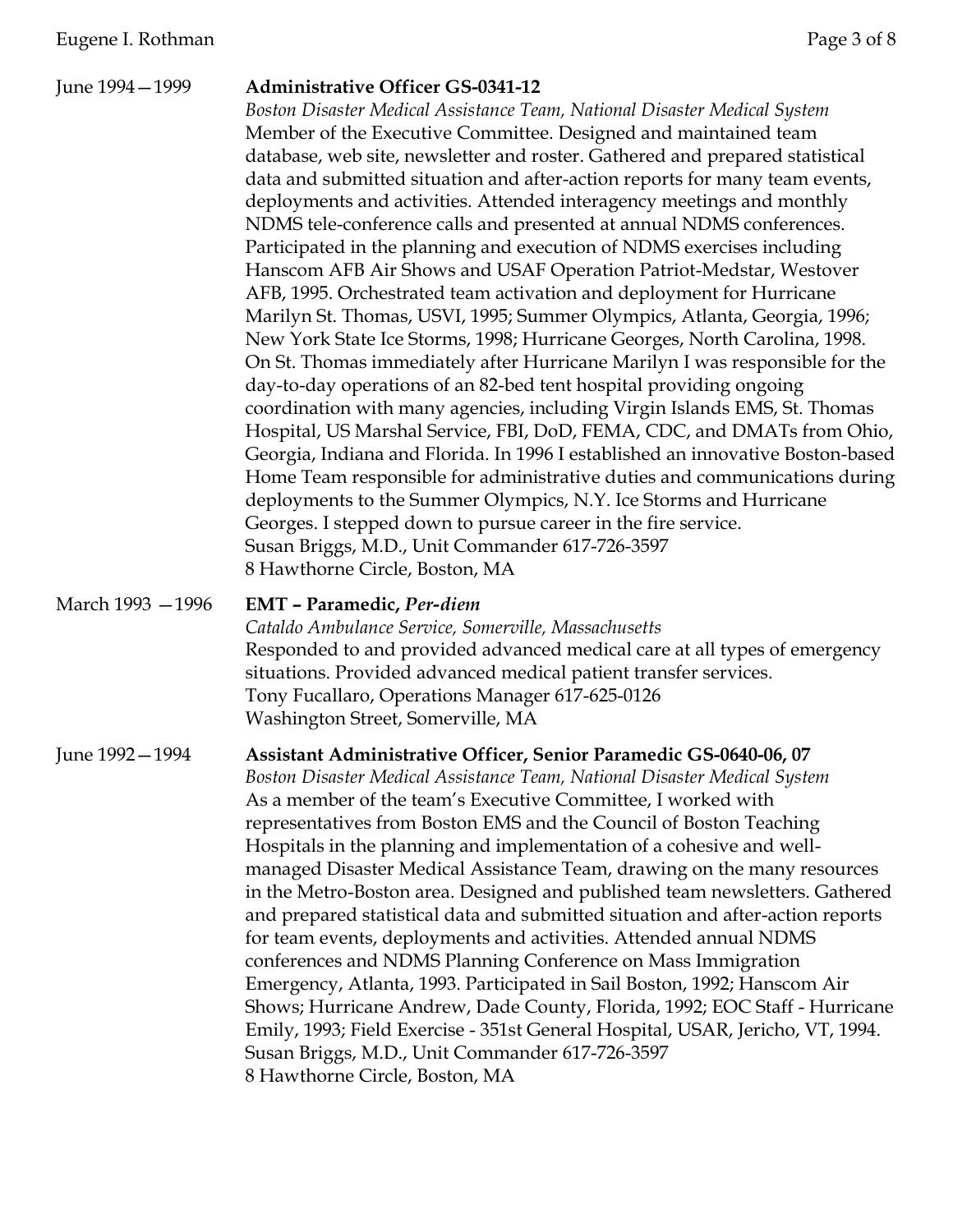| Spring 1991                    | <b>Visiting Instructor</b><br>Quinsigamond Community College - Paramedic Program, Worcester, Massachusetts<br>Prepared and taught didactic sessions for paramedic training program.<br>Jane June, R.N. Program Coordinator 508-854-4262<br>670 West Boylston Street Worcester, MA 01606-2092                                                                                                                                                                                                                                                                                                                                                                                                                                                                                                                                                                                                                                                                                                                                                 |
|--------------------------------|----------------------------------------------------------------------------------------------------------------------------------------------------------------------------------------------------------------------------------------------------------------------------------------------------------------------------------------------------------------------------------------------------------------------------------------------------------------------------------------------------------------------------------------------------------------------------------------------------------------------------------------------------------------------------------------------------------------------------------------------------------------------------------------------------------------------------------------------------------------------------------------------------------------------------------------------------------------------------------------------------------------------------------------------|
| July 1990 – June 2003          | EMT - Paramedic, Team Leader, Public Information Officer, Instructor<br>MetroWest Paramedic Service - Leonard Morse Hospital, Natick, Massachusetts<br>MWP-1 is a hospital based, non-transporting service providing paramedic<br>support and continuing education for EMS agencies in 13 communities in the<br>Metrowest region. As the senior medical authority at many incidents, I<br>managed all aspects of on-scene medical care, provided advanced life support,<br>coordinated aeromedical transport of critical patients to specialty medical<br>centers, and oversaw triage and treatment activities at multiple-casualty<br>incidents. These tasks required ongoing coordination and cooperation with<br>local police, fire and EMS personnel as well as regional units of state and<br>federal agencies. After working full-time for nine years, I transitioned to part-<br>time status in 1999. The program was disbanded in June 2003<br>Josh Newberry, Paramedic Manager<br>508-650-7421<br>67 Union Street, Natick, MA 01760 |
| October 1990 -<br>May 1991     | <b>EMT-Paramedic</b><br>Chaulk Services, Natick, Massachusetts<br>Provided advanced medical patient transfer services. Responded to all types<br>of emergency situations.<br>Steven Trombly, EMT-P 508-653-1140<br>19 Willow Street, Natick, MA 01760                                                                                                                                                                                                                                                                                                                                                                                                                                                                                                                                                                                                                                                                                                                                                                                        |
| August 1984-<br>September 1990 | <b>EMS Specialist Level II - Paramedic</b><br>New York City-Health and Hospitals Corporation, Emergency Medical Services, New<br>York City, New York<br>Responded to and provided advanced medical care at all types of emergency<br>situations. Specially trained by the U.S. Secret Service for protective<br>operations.<br>Lieutenant Kevin Connolly, Station 31 Supervisor 718-326-0600<br>55-30 58th Street, Maspeth, Queens, NY 11378                                                                                                                                                                                                                                                                                                                                                                                                                                                                                                                                                                                                 |
| April 1984, 1985               | <b>Emergency Care Coordinator - Volunteer</b><br>CITIBANK - AYH Five Boro Bike Tour, New York City, New York<br>Organized the emergency medical response for a bicycle tour of New York<br>City. The tour had over 18,000 participants over a 35-mile course throughout<br>the five boroughs of New York. Coordinated the emergency health care-<br>related activities of many city and state agencies including FDNY, NYPD,<br>NYC-EMS, Department of Transportation, Tri-boro Bridge and Tunnel<br>Authority, Metropolitan Transit Authority, Parks and Recreation Department<br>and others.<br>Elliot Winick, Event Director<br>75 Spring Street, NYC, NY 10011                                                                                                                                                                                                                                                                                                                                                                           |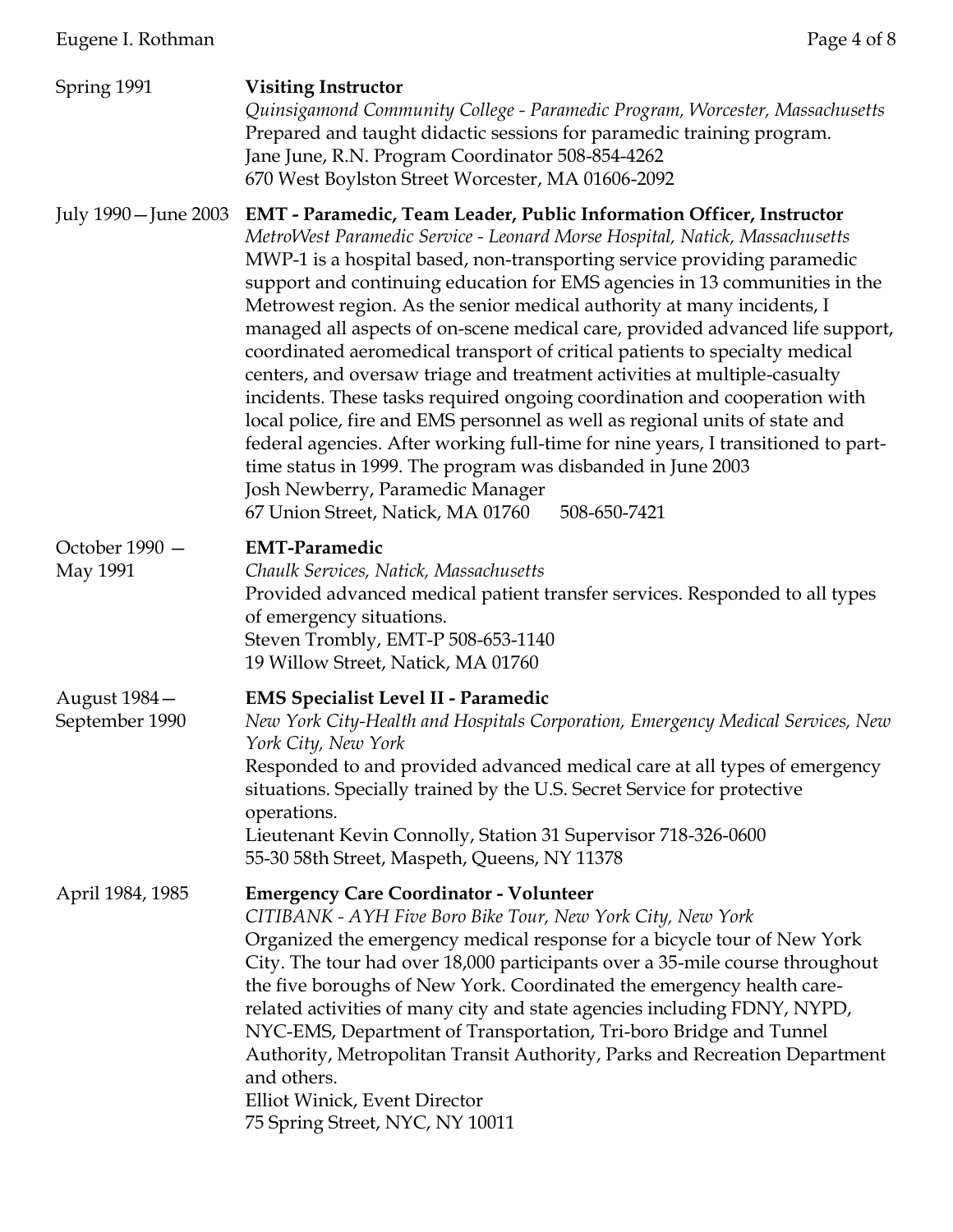| October 1983- | <b>EMT</b> - Intermediate - Volunteer        |
|---------------|----------------------------------------------|
| April 1984    | Rescue, Inc., Brattleboro, Vermont           |
|               | 249 Canal Street, Brattleboro, Vermont 05301 |

### June 1982—May 1983 **EMT - Basic - Volunteer**

*Poudre Valley Hospital Ambulance Service, Fort Collins, Colorado* Lyle Huff, Supervisor, Paramedic Services 303-482-4111 1024 Lemay Street, Fort Collins, Colorado 80524

#### May—September 1982 **Firefighter - EMT**

*Larimer County Sheriffs Office, Emergency Services-Fire Crew, Fort Collins, CO* Trained to respond to wild land/forest fires and wilderness search operations. Provided emergency medical support during search and rescue efforts in Rocky Mountain National Park. 300 West Oak Street, Fort Collins, Colorado 80521

#### **EDUCATION, General:**

| Jacksonville State University                            |                      | 2007-2013 Jacksonville, AL | MS – Emergency Management |
|----------------------------------------------------------|----------------------|----------------------------|---------------------------|
| Regents College, USNY                                    | 1987–1990 Albany, NY |                            | BS – Health Science       |
| Quinsigamond Community College 2000 - 2011 Worcester, MA |                      |                            | AS – Fire Science         |
| Midwood High School                                      |                      | 1970–1973 Brooklyn, NY     | Diploma                   |

### **MEMBERSHIPS, Professional & Honor:**

International Association of Emergency Managers National Registry of Emergency Medical Technicians Phi Kappa Phi Honor Society

#### **COMPUTER SKILLS:**

Advanced abilities using office, database and graphics software including: Filemaker Pro; Microsoft Word, Excel, Powerpoint, and FrontPage; Macromedia Freehand. Skilled and experienced in web site and logo design.

### **ADDITIONAL LANGUAGES:**

American Sign Language

### **EDUCATION, Professional:**

| Fall 2009        | NIMS ICS 300 and 400<br>Massachusetts Emergency Management Agency, Framingham, MA                      |
|------------------|--------------------------------------------------------------------------------------------------------|
| March 2007       | School Threat Assessment Response System<br>Northeast Homeland Security Regional Advisory Council      |
| August 2006      | Mass Decontamination Unit (MDU) Trainer<br>Massachusetts Firefighting Academy, Stow, MA                |
| December 2005    | Advanced Disaster Medical Response Provider<br>International Trauma and Disaster Institute, Boston, MA |
| <b>June 2006</b> | <b>American Heart Association ACLS Instructor</b><br>American Medical Response, Natick, MA             |
| <b>June 2006</b> | American Heart Association PALS Instructor<br>American Medical Response, Natick, MA                    |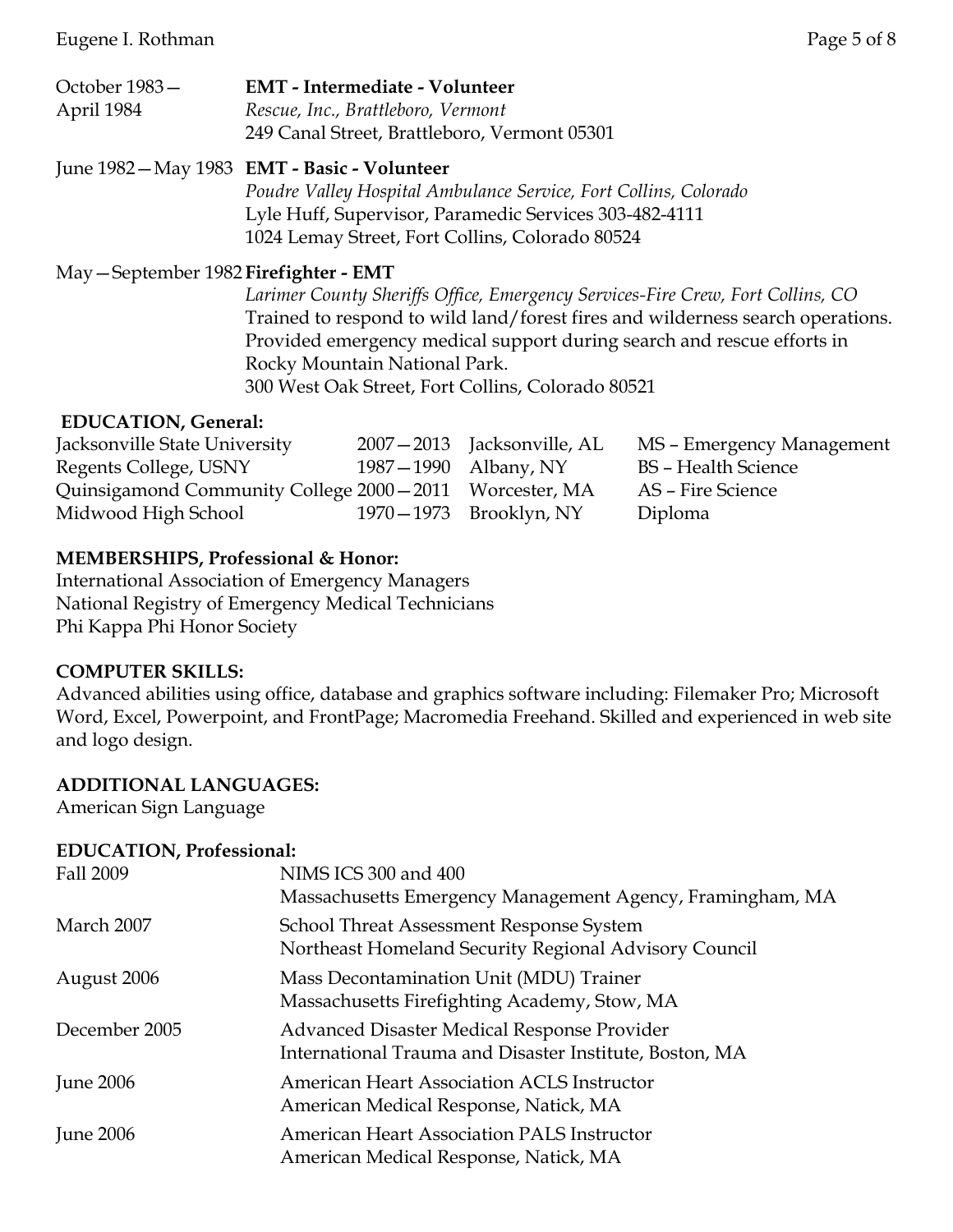# Eugene I. Rothman Page 6 of 8

| October 2005                  | <b>Incident Safety Officer</b><br>Massachusetts Firefighting Academy, Stow, MA                                    |
|-------------------------------|-------------------------------------------------------------------------------------------------------------------|
| <b>June 2005</b>              | Basic Public Information Officer (PIO)<br>Massachusetts Emergency Management Agency, Framingham, MA               |
| August 2004                   | American Heart Association CPR Instructor<br>Eastern Medical Educators, Quincy, MA                                |
| May 2004                      | Fire Officer Supervisory Training / Fire Officer I<br>Massachusetts Firefighting Academy, Stow, MA                |
| August 2002                   | <b>Tactical Medic Course</b><br>HHS International, Braintree, MA                                                  |
| August 2002                   | Fire and Arson Investigation<br>Career Institute Technology Center, Jennings, CA                                  |
| <b>June 2002</b>              | 911 Building Construction, Tactics and Rescue<br>Massachusetts Firefighting Academy, Stow, MA                     |
| May 2002                      | Hazardous Materials - First Responder Operational<br>Massachusetts Firefighting Academy, Stow, MA                 |
| March-May 2000                | Firefighter I/II                                                                                                  |
|                               | Massachusetts Firefighting Academy, Stow, MA                                                                      |
| April 1998                    | Symposium: The Medical Consequences of Terrorism<br>Harvard Medical School, Boston, MA                            |
| September 1997                | NBC Domestic Preparedness Training Program - Hospital Provider<br>US Army Chemical and Biological Defense Command |
| April 1996                    | Symposium: The Medical Consequences of Terrorism<br>Harvard Medical School, Boston, MA                            |
| April 1994                    | Neonatal Resuscitation Provider<br>MetroWest Medical Center, Natick, MA                                           |
| January 1992                  | Pediatric Advanced Life Support Provider<br>University of Massachusetts Medical Center, Worcester, MA             |
| August 1991                   | Seminar on Disaster Medicine, Scientific Assembly<br>American College of Emergency Physicians, Boston, MA         |
| May 1990                      | Bachelor of Science - Art and Health Science<br>University of the State of New York, Regents College, Albany, NY  |
| November 1988                 | <b>Advanced Trauma Life Support</b><br>The Brookdale Hospital Medical Center, Brooklyn, NY                        |
| <b>June 1985</b>              | Pre - Hospital Trauma Life Support Provider<br>Westchester Association of Paramedics, Pomona, New York            |
| September 1984                | <b>Emergency Vehicle Operator Course</b><br>New York State Department of Transportation, Brooklyn, NY             |
| March 1984                    | <b>Advanced Cardiac Life Support Provider</b><br>Rockingham Memorial Hospital, Bellows Falls, Vermont             |
| September 1983-<br>March 1984 | Emergency Medical Technician - Paramedic<br>Vermont Paramedic Training Program, Brattleboro, VT                   |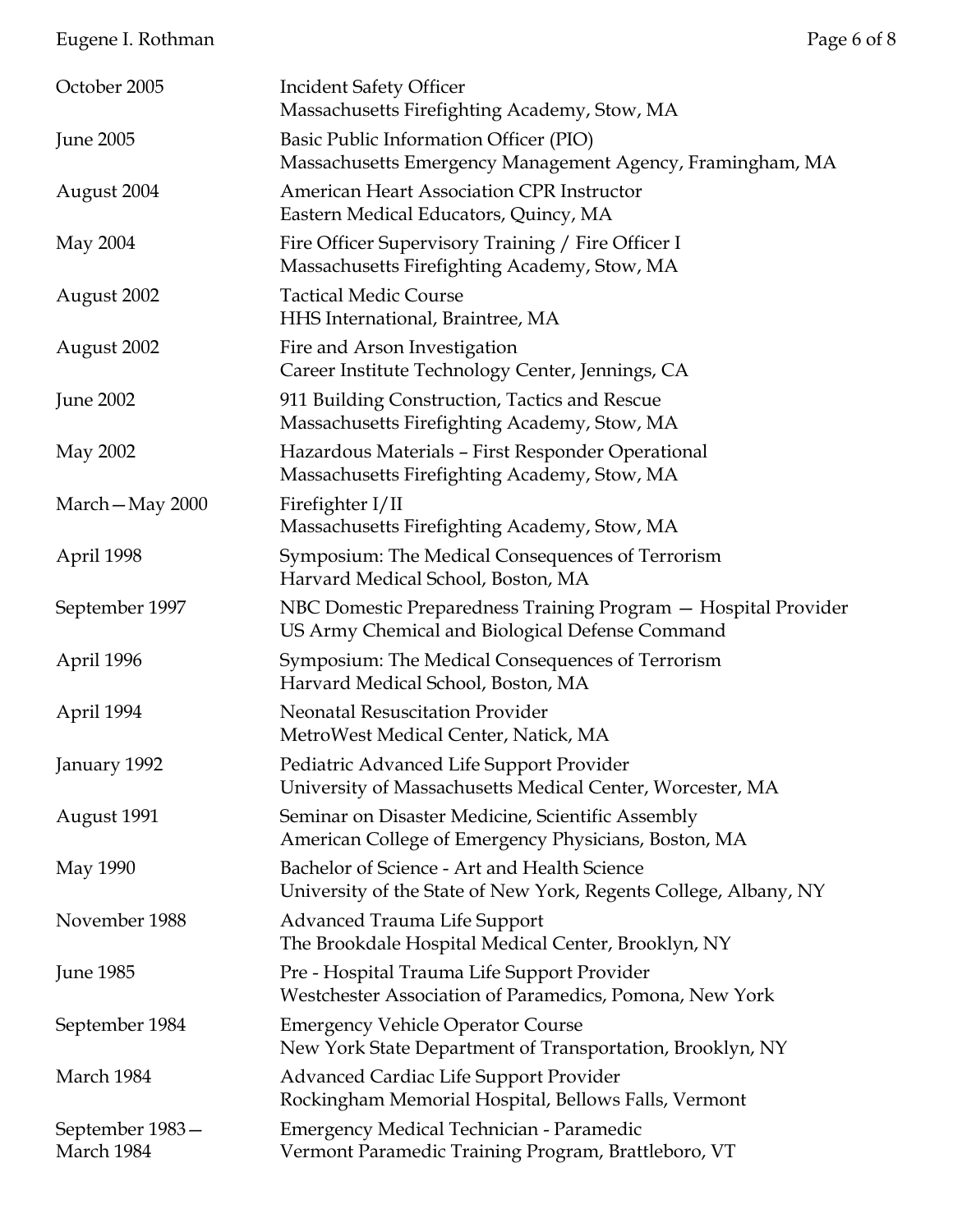Eugene I. Rothman Page 7 of 8

| May 1982            | Firefighter - County Fire Crew                                      |
|---------------------|---------------------------------------------------------------------|
|                     | Larimer County Sheriffs Office-Emergency Services, Fort Collins, CO |
| February — May 1982 | Emergency Medical Technician - Basic                                |
|                     | Poudre Valley Hospital-EMT Training Center, Fort Collins, CO        |

### **CERTIFICATIONS:**

| Certified Fire Instructor I                       |
|---------------------------------------------------|
| Certified Fire Officer I                          |
| Certified Firefighter I/II                        |
| EMT - Paramedic #822783                           |
| EMT - Paramedic # P0810566                        |
| Special Detail Crew Paramedic                     |
| Hazardous Materials - First Responder Operational |
| Wild Land Firefighter                             |
| Advanced Cardiac Life Support Provider            |
| Pediatric Advanced Life Support Provider          |
| Neonatal Advanced Life Support Provider           |
| Pre-Hospital Trauma Life Support Provider         |
|                                                   |

### **PRESENTATIONS and PUBLICATIONS:**

| May 18, 2011        | "Response to Radiological Disasters"                                           |
|---------------------|--------------------------------------------------------------------------------|
|                     | Medical Reserve Corps, Region IVa, Stow, Massachusetts                         |
| May 14, 2011        | "Special Needs Shelters in Response to Disaster"                               |
|                     | Medical Reserve Corps, Region IVa, Natick, Massachusetts                       |
| September 23, 2010  | "Medical Response to 2010 Port-au-Prince Earthquake"                           |
|                     | Medical Reserve Corps, Region IVa, Natick, Massachusetts                       |
| May 8, 2007         | "The Medical Response to Hurricane Katrina"                                    |
|                     | Medical Reserve Corps, Region IVa, Natick, Massachusetts                       |
| August 29, 1996     | "Biological, Chemical and Conventional Terrorism: Training Goals for Emergency |
|                     | Service Personnel - a Preliminary Paper"                                       |
|                     | US Public Health Service, Office of Emergency Preparedness, Washington D.C.    |
| March 15 - 17, 1996 | Poster Presentation: "Utilization of the Civilian M.A.S.H."                    |
|                     | National Disaster Medical System Annual Conference, San Diego, CA              |
| March 12-16, 1995   | "MA-1 Web Site - A Tool for Team Communications"                               |
|                     | National Disaster Medical System Annual Conference, Nashville, TN              |

## **CITATIONS, COMMENDATIONS and CERTIFICATES:**

| MA-1 DMAT                            | Certificate - Port-au-Prince Earthquake | 03/25/2010 |
|--------------------------------------|-----------------------------------------|------------|
| MA-1 DMAT                            | Certificate - Red River Flood, 2009     | 06/26/2009 |
| Natick Fire Department               | Hurricane Katrina Response Citation     | 06/11/2006 |
| National Registry of EMTs            | 20 Years of National Registration       | 03/31/2004 |
| U.S. Department of Homeland Security | <b>Founding Member</b>                  | 03/01/2003 |
| American Red Cross Massachusetts Bay | Certificate of Appreciation             | 03/21/2002 |
| Federal Disaster Service - ESF#8     | Participation - New York Ice Storm      | Jan. 1998  |
| Federal Disaster Service - ESF#8     | Participation - Hurricane Marilyn       | 09/17/1995 |
| <b>Massachusetts State Senate</b>    | Recognition of Service                  | 05/20/1994 |
| Federal Disaster Service - ESF#8     | Participation - Hurricane Andrew        | 09/23/1992 |
| National Disaster Medical System     | Appreciation - Sail Boston '92          | 08/05/1992 |
| Gerritsen Beach Fire Department      | Certificate of Merit                    | Sept. 1990 |